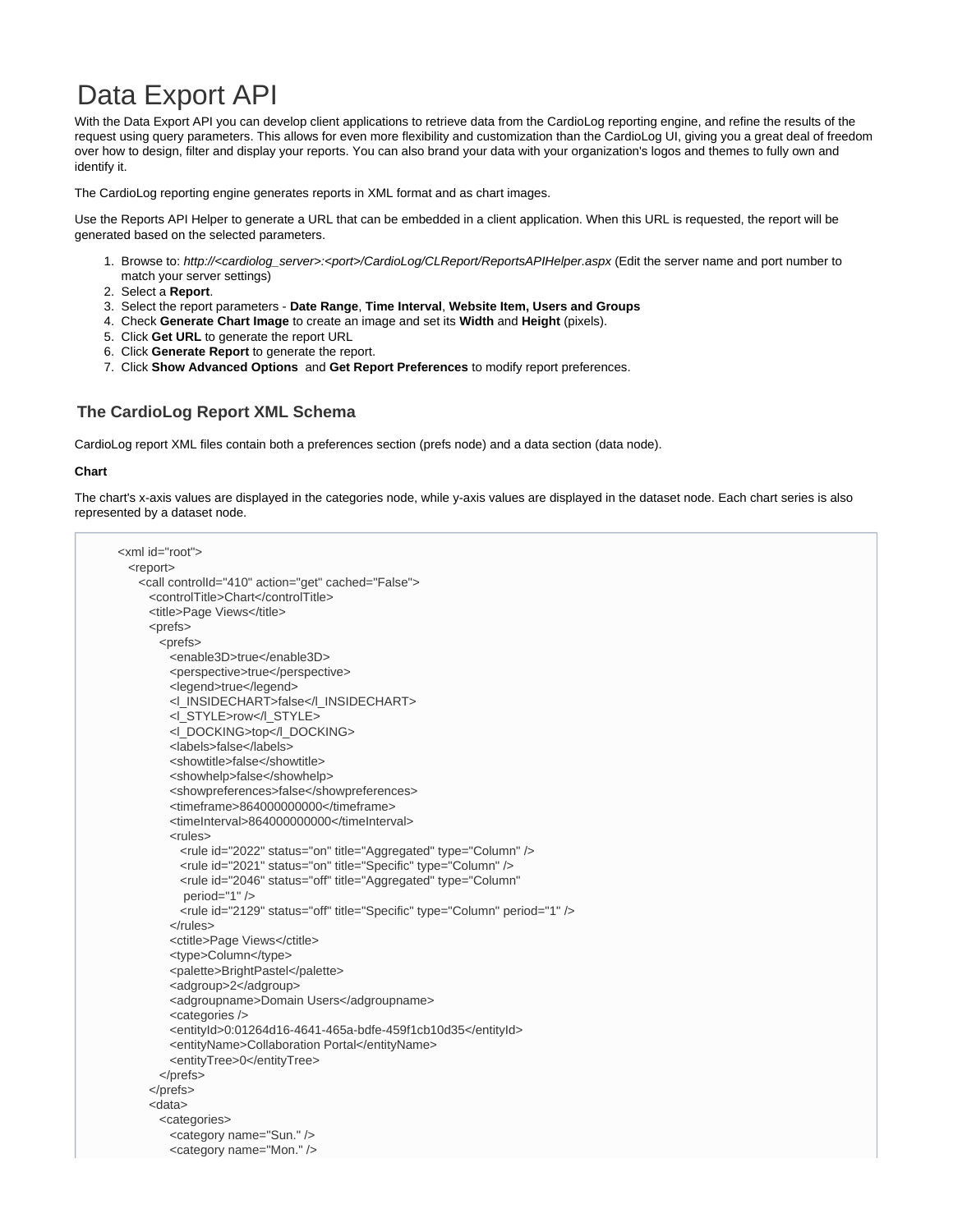```
 <category name="Tue." />
          <category name="Wed." />
          <category name="Thu." />
          <category name="Fri." />
          <category name="Sat." />
        </categories>
       <dataset ruleId="2021" seriesname="Specific" type="Column">
         \epsilonset value="100" />
         <set value="212" />
         <set value="343" />
         <set value="256" />
         <set value="347" />
         <set value="103" />
         <set value="120" />
        </dataset>
       <dataset ruleId="2022" seriesname="Aggregated" type="Column">
         <set value="1390" />
         <set value="1456" />
         <set value="1437" />
         <set value="1367" />
          <set value="1278" />
         <set value="800" />
         <set value="678" />
        </dataset>
      </data>
    </call>
  </report>
</xml>
```
### **Table**

The data section for table reports is automatically ready to be implemented in an HTML environment.

```
<xml id="root">
  <report>
    <call controlId="411" action="get" cached="True">
      <controlTitle>Table</controlTitle>
     <title>Page Views</title>
      <prefs>
        <prefs>
         <showhelp>false</showhelp>
         <showpreferences>false</showpreferences>
          <timeframe>36000000000</timeframe>
          <timeInterval>36000000000</timeInterval>
          <maxrows>10</maxrows>
          <mincount>1</mincount>
          <reporttype>120</reporttype>
          <columns>
           <column id="title" title="Title" width="35%" type="SPPage" />
            <column id="url" title="Url" width="0" type="hidden" />
            <column id="views" title="Views" sorted="true" width="15%" type="number" />
            <column id="users" title="Unique Users" sorted="false" width="20%" type="number" />
            <column id="avgDuration" title="Duration" sorted="false" width="15%" type="string" />
            <column id="exitRate" title="Exit Rate" sorted="false" width="15%" type="number" />
          </columns>
          <ctitle>Page Views</ctitle>
          <chartType>static</chartType>
         <adgroup />
         <adgroupname />
          <categories />
          <entityId>0:b0426e68-8f34-4eb2-8702-012d5de1c143</entityId>
          <entityName>All</entityName>
          <entityTree>0</entityTree>
        </prefs>
      </prefs>
      <data><![CDATA[<table cache='True'>
```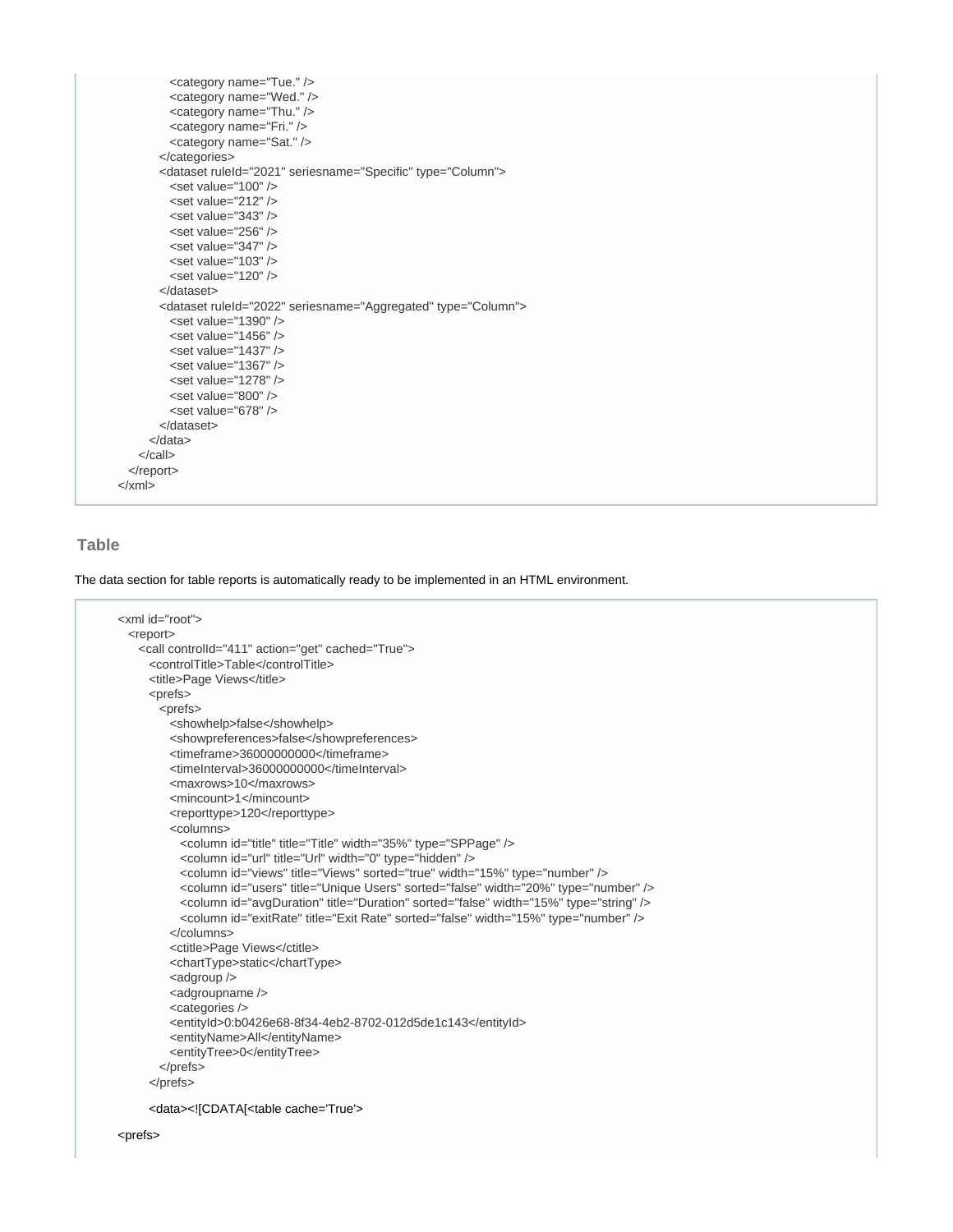<showhelp>false</showhelp>

<showpreferences>false</showpreferences>

<timeframe>36000000000</timeframe>

<timeInterval>36000000000</timeInterval>

<maxrows>10</maxrows>

<mincount>1</mincount>

<reporttype>120</reporttype>

<columns>

<column id="title" title="Title" width="35%" type="SPPage" />

<column id="url" title="Url" width="0" type="hidden" />

<column id="views" title="Views" sorted="true" width="15%" type="number" />

<column id="users" title="Unique Users" sorted="false" width="20%" type="number" />

<column id="avgDuration" title="Duration" sorted="false" width="15%" type="string" />

<column id="exitRate" title="Exit Rate" sorted="false" width="15%" type="number" />

#### </columns><ctitle>Page

Views</ctitle><chartType>static</chartType><adgroup></adgroup><adgroupname></adgroupname><categories></categories><entity Id>0:b0426e68-8f34-4eb2-8702-012d5de1c143</entityId><entityName>All</entityName><entityTree>0</entityTree>

</prefs>

<thead>

<td type='SPPage' width='35%' id='title'>Title</td>

<td type='hidden' width='0' id='url'>Url</td>

<td type='number' width='15%' sorted='true' direction='-1' id='views'>Views</td>

<td type='number' width='20%' id='users'>Unique Users</td>

<td type='string' width='15%' id='avgDuration'>Duration</td>

<td type='number' width='15%' id='exitRate'>Exit Rate</td>

</thead>

<tbody from='0' to='10' total='10'>

 $<$ tr $>$ 

<td>bl\_SecondaryNav\_Divider.jpg</td>

<td>http://scotland:81/Style Library/Images/bl\_SecondaryNav\_Divider.jpg</td>

<td>3</td>

<td>3</td>

<td>00:00:04</td>

<td>0%</td>

 $<$ /tr $>$ 

 $<$ tr $>$ 

<td>Links</td>

<td>http://scotland:81/Lists/Links/AllItems.aspx</td>

<td>3</td>

<td>3</td>

<td>00:00:02</td>

<td>0%</td>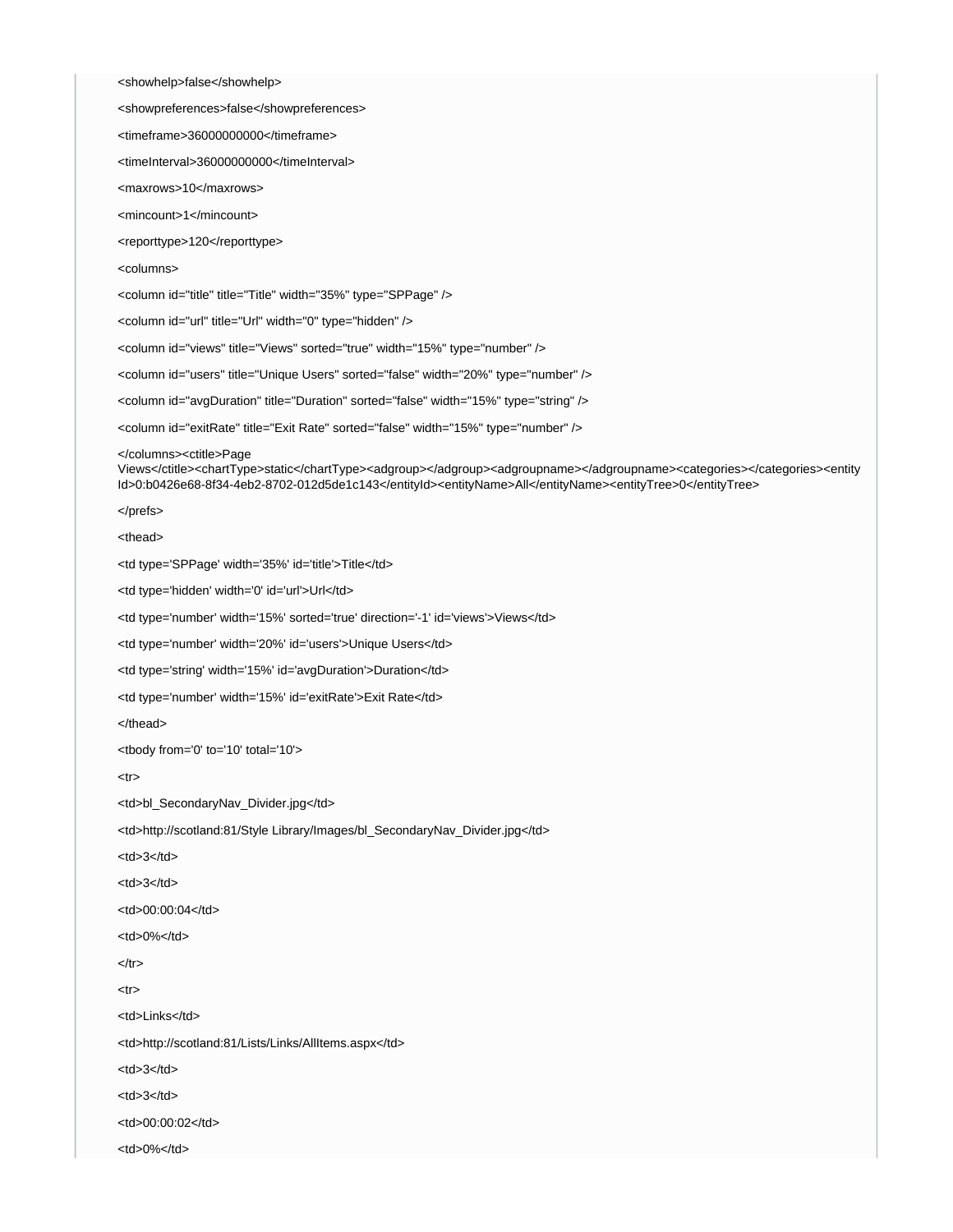| $<$ /tr $>$                                                                                          |                                                                                      |
|------------------------------------------------------------------------------------------------------|--------------------------------------------------------------------------------------|
| $<$ tr $>$                                                                                           |                                                                                      |
| <td>Workflow Tasks</td>                                                                              | Workflow Tasks                                                                       |
| <td>http://scotland:81/News/WorkflowTasks/AllItems.aspx</td>                                         | http://scotland:81/News/WorkflowTasks/AllItems.aspx                                  |
| $<$ td>3 $<$ /td>                                                                                    |                                                                                      |
| $<$ td>3 $<$ /td>                                                                                    |                                                                                      |
| <td>00:00:07</td>                                                                                    | 00:00:07                                                                             |
| <td>0%</td>                                                                                          | 0%                                                                                   |
| $<$ /tr $>$                                                                                          |                                                                                      |
| $<$ tr $>$                                                                                           |                                                                                      |
| <td>Total Problems</td>                                                                              | Total Problems                                                                       |
| <td>http://scotland:81/Reports/Lists/Sample Dashboard KPI Definitions/DispForm.aspx?ID=1</td>        | http://scotland:81/Reports/Lists/Sample Dashboard KPI Definitions/DispForm.aspx?ID=1 |
| $<$ td>3 $<$ /td>                                                                                    |                                                                                      |
| $<$ td>3 $<$ /td>                                                                                    |                                                                                      |
| <td>00:00:05</td>                                                                                    | 00:00:05                                                                             |
| <td>0%</td>                                                                                          | 0%                                                                                   |
| $<$ /tr $>$                                                                                          |                                                                                      |
|                                                                                                      |                                                                                      |
| <starttime>1/1/0001 12:00:00 AM</starttime> <endtime>1/1/0001 12:00:00 AM</endtime> <rules>1</rules> |                                                                                      |

]]>| $\alpha$ data> |
| $<$ /call> |
|  |
| $\langle x$ ml $\rangle$ |
## **Meter**

The Meter data is displayed in the value node. Below is an example of a Page Views Meter exported using this API.

| $\le$ xml id="root">                                                                                                                                                                                                                                                                                                                                                                                                                                                                                                                         |
|----------------------------------------------------------------------------------------------------------------------------------------------------------------------------------------------------------------------------------------------------------------------------------------------------------------------------------------------------------------------------------------------------------------------------------------------------------------------------------------------------------------------------------------------|
| <report></report>                                                                                                                                                                                                                                                                                                                                                                                                                                                                                                                            |
| <call action="get" cached="True" controlld="412"></call>                                                                                                                                                                                                                                                                                                                                                                                                                                                                                     |
| <controltitle>Meter</controltitle> <title>Page Views</title>                                                                                                                                                                                                                                                                                                                                                                                                                                                                                 |
| <prefs></prefs>                                                                                                                                                                                                                                                                                                                                                                                                                                                                                                                              |
| <prefs><showhelp>false</showhelp><showpreferences>false</showpreferences><timeframe>3600000000</timeframe><timelnterva<br>l&gt;3600000000<minvalue>0</minvalue><maxvalue>100</maxvalue><undershoot>0</undershoot><overshoot>100vershoot&gt;<ctitle>Page<br/>Views</ctitle><charttype>static</charttype><adgroup></adgroup><adgroupname></adgroupname><categories></categories><entity<br>ld&gt;0:b0426e68-8f34-4eb2-8702-012d5de1c143<entityname>All</entityname><entitytree>0</entitytree></entity<br></overshoot></timelnterva<br></prefs> |
| $<$ /prefs $>$                                                                                                                                                                                                                                                                                                                                                                                                                                                                                                                               |
| falsefalse3600000000036000000000101120Page Viewsstatic0:b0426e68-8f34-4eb2-8702-012d5de1c143All0 Title Url Views Unique<br>Users Duration Exit Rate bl SecondaryNav Divider.jpg http://scotland:81/Style Library/Images/bl SecondaryNav Divider.jpg 3 3<br>00:00:04.0% Links http://scotland:81/Lists/Links/AllItems asnx 3.3.00:00:02.0% Workflow Tasks http://scotland:81/News/WorkflowTasks                                                                                                                                               |

00:00:04 0% Links http://scotland:81/Lists/Links/AllItems.aspx 3 3 00:00:02 0% Workflow Tasks http://scotland:81/News/WorkflowTasks /AllItems.aspx 3 3 00:00:07 0% Total Problems http://scotland:81/Reports/Lists/Sample Dashboard KPI Definitions/DispForm.aspx?ID=1 3 3 00:00:05 0% 1/1/0001 12:00:00 AM1/1/0001 12:00:00 AM1]]>

</data>